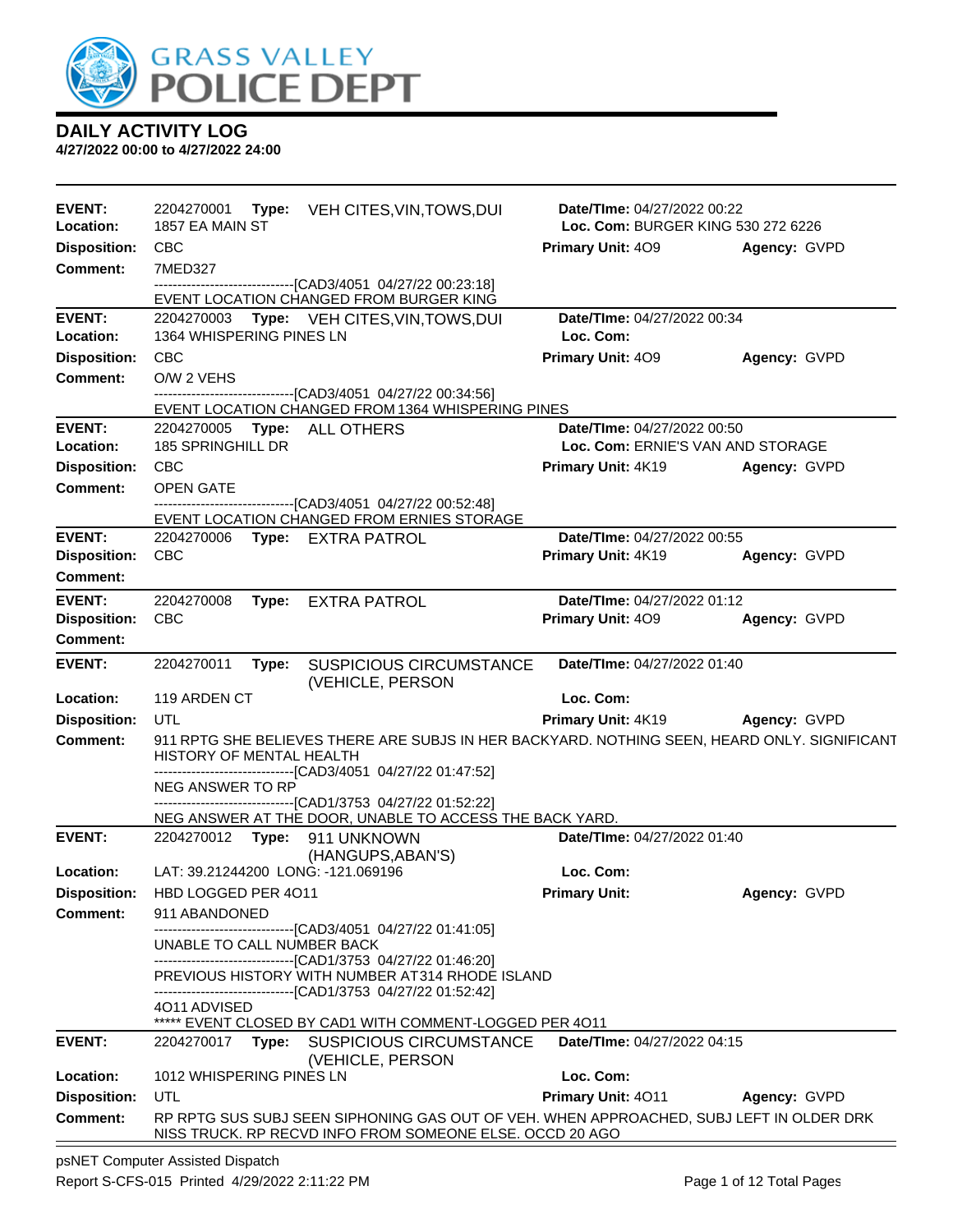

| <b>EVENT:</b>              | 2204270019                    | Type: | CHECKS (BARS, BUILDINGS,<br>AREA)                                                                                                                                                                                                                                                                                                                                                                                                         | Date/TIme: 04/27/2022 04:20              |              |
|----------------------------|-------------------------------|-------|-------------------------------------------------------------------------------------------------------------------------------------------------------------------------------------------------------------------------------------------------------------------------------------------------------------------------------------------------------------------------------------------------------------------------------------------|------------------------------------------|--------------|
| Location:                  | 331 NORTHSTAR PL #1           |       |                                                                                                                                                                                                                                                                                                                                                                                                                                           | Loc. Com:                                |              |
| <b>Disposition:</b>        | <b>CIV</b>                    |       |                                                                                                                                                                                                                                                                                                                                                                                                                                           | Primary Unit: 409                        | Agency: GVPD |
| <b>Comment:</b>            | VEH WHI NISS ALTIMA           |       | RP REQG CHECK OF APT DUE TO GETING NOTIFICATION THAT CAMERAS WERE TURNED OFF MANUALLY. RI<br>NOT ABLE TO GET HOME UMTIL THE AM. RP BELIEVES ITS POSS EX BOYFRIEND WHO IS NOT WELCOME. SU                                                                                                                                                                                                                                                  |                                          |              |
|                            | NEEDED.                       |       | -------------------------------[4O9/MDT 04/27/22 04:49]<br>CTC MADE WITH RP. RP ADVISED THAT SU LEFT HER STRANDED IN SAN FRANSISCO AND RETURN TO HER<br>RESIDENCE UNWANTED. IT WAS LEARNED THAT SU HAS A KEY AND STAYED THERE JUST THREE NIGHT<br>AGO. PER RP, SU AND SHE ARE DATING AND SU STAYS AT HER RESIDENCE FREQUENTLY. RP WAS ADVISEI<br>OF CALIFORNIA RESIDENCY LAWS AND ADVISED SHE WOULD CALL BACK IF ANY OTHER ASSISTANCE WAS |                                          |              |
|                            | <b>CBC</b>                    |       |                                                                                                                                                                                                                                                                                                                                                                                                                                           |                                          |              |
| <b>EVENT:</b><br>Location: | 2204270028<br>129 S AUBURN ST |       | Type: PROPERTY LOST OR FOUND                                                                                                                                                                                                                                                                                                                                                                                                              | Date/TIme: 04/27/2022 07:19<br>Loc. Com: |              |
| <b>Disposition:</b>        | <b>RPT</b>                    |       |                                                                                                                                                                                                                                                                                                                                                                                                                                           | Primary Unit: 4017                       | Agency: GVPD |
| Case No:                   | G2201035                      |       |                                                                                                                                                                                                                                                                                                                                                                                                                                           |                                          |              |
| <b>Comment:</b>            |                               |       | --------------------------------[CAD3/4116 04/27/22 07:20:42]<br>ISSUED CASE# G2201035 FOR AGENCY GVPD by UNIT 4O17                                                                                                                                                                                                                                                                                                                       |                                          |              |
| <b>EVENT:</b>              | 2204270029                    |       | Type: ANIMALS (ABUSE, LOOSE,<br>FOUND, INJURED)                                                                                                                                                                                                                                                                                                                                                                                           | Date/TIme: 04/27/2022 07:20              |              |
| Location:                  | 275 DORSEY DR # 24            |       |                                                                                                                                                                                                                                                                                                                                                                                                                                           | Loc. Com:                                |              |
| <b>Disposition:</b>        | WA VERBAL WARNING ISSUED      |       |                                                                                                                                                                                                                                                                                                                                                                                                                                           | <b>Primary Unit: 4Z32</b>                | Agency: GVPD |
| <b>Comment:</b>            |                               |       | 911 CALLER REPTS AN AGRESSIVE WHITE DOG OUTSIDE HIS FRONT DOOR, HAS BEEN THERE SINCE 0300.<br>DOENS'T KNOW WHO THE DOG'S OWNER IS.<br>------------------------------[CAD3/4116 04/27/22 07:27:53]                                                                                                                                                                                                                                         |                                          |              |
|                            | 4S5 ADVISED                   |       |                                                                                                                                                                                                                                                                                                                                                                                                                                           |                                          |              |
|                            |                               |       | -------------------------------[CAD4/4132 04/27/22 07:58:00]<br>911 ADDITIONAL CALL, LOOKING FOR RESPONSE TIME, ADVISED DOG IS STILL OUTFRONT AND THERE ARE<br>KIDS GETTING ON SCHOOL BUSES IN THE AREA.                                                                                                                                                                                                                                  |                                          |              |
| <b>EVENT:</b>              | 2204270030                    |       | Type: DISTURBANCE (NOISE,<br>MUSIC, VERBAL, BARKI                                                                                                                                                                                                                                                                                                                                                                                         | Date/TIme: 04/27/2022 07:30              |              |
| Location:                  | 107 CATHERINE LN              |       |                                                                                                                                                                                                                                                                                                                                                                                                                                           | Loc. Com: WOLF CREEK CARE CENTER         |              |
| <b>Disposition:</b>        | <b>CBC SITUATION MEDIATED</b> |       |                                                                                                                                                                                                                                                                                                                                                                                                                                           | Primary Unit: 4018                       | Agency: GVPD |
| <b>Comment:</b>            |                               |       | PATIENT IS BEING COMBATIVE AT THE NURSES STATION - THREW HOT COFFEE ON STAFF<br>-------------------------------[CAD4/4132 04/27/22 07:31:16]                                                                                                                                                                                                                                                                                              |                                          |              |
|                            |                               |       | PATIENT IS59 YRS OLD, A LONG TERM PATIENT.<br>-------------------------------[CAD4/4132 04/27/22 07:31:23]                                                                                                                                                                                                                                                                                                                                |                                          |              |
|                            |                               |       | <b>HAVING ISSUES FOR A FEW WEEKS</b><br>-----------------------[CAD4/4132_04/27/22_07:33:11]                                                                                                                                                                                                                                                                                                                                              |                                          |              |
|                            |                               |       | RP ADVISED THE PATIENT IS IN A WHEELCHAIR RIDING UP AND DOWN THE HALLWAY<br>------------------------[CAD4/4132_04/27/22_07:33:20]                                                                                                                                                                                                                                                                                                         |                                          |              |
|                            |                               |       | THE VI HIT WITH HOT COFFEE DOES NOT NEED EMS                                                                                                                                                                                                                                                                                                                                                                                              |                                          |              |
| <b>EVENT:</b>              | 2204270036                    |       | Type: EXTRA PATROL                                                                                                                                                                                                                                                                                                                                                                                                                        | Date/TIme: 04/27/2022 08:01              |              |
| <b>Disposition:</b>        | <b>CBC</b>                    |       |                                                                                                                                                                                                                                                                                                                                                                                                                                           | Primary Unit: 4017                       | Agency: GVPD |
| <b>Comment:</b>            |                               |       |                                                                                                                                                                                                                                                                                                                                                                                                                                           |                                          |              |
| <b>EVENT:</b>              | 2204270037                    | Type: | <b>SUBJECT STOP</b>                                                                                                                                                                                                                                                                                                                                                                                                                       | Date/TIme: 04/27/2022 08:09              |              |
| Location:                  | 1100 BLK SUTTON               |       |                                                                                                                                                                                                                                                                                                                                                                                                                                           | Loc. Com:                                |              |
| <b>Disposition:</b>        | CBC 98T                       |       |                                                                                                                                                                                                                                                                                                                                                                                                                                           | Primary Unit: 4017                       | Agency: GVPD |
| <b>Comment:</b>            | OUT W/1                       |       |                                                                                                                                                                                                                                                                                                                                                                                                                                           |                                          |              |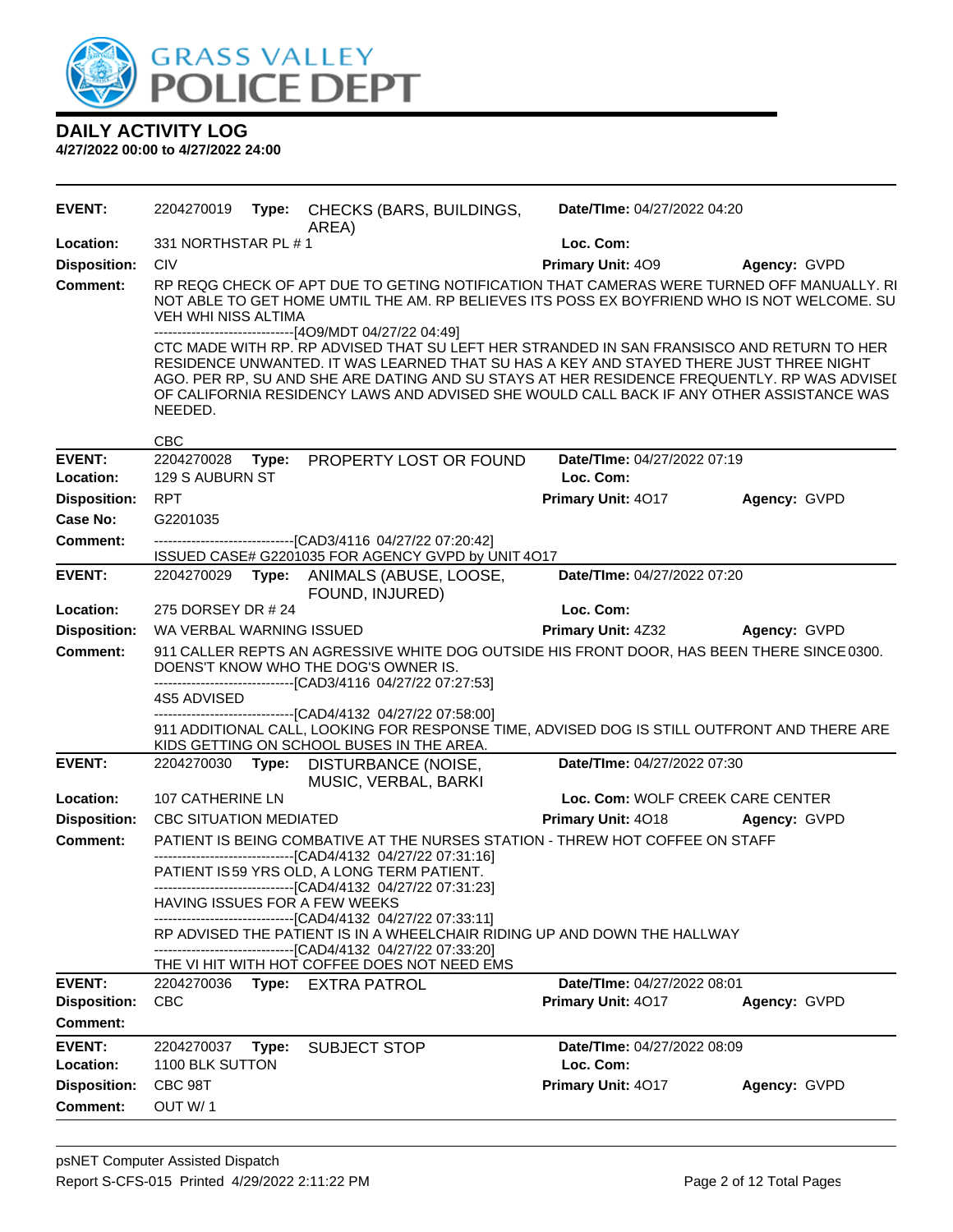

| <b>EVENT:</b>                          | 2204270038                              |       | Type: ANIMALS (ABUSE, LOOSE,<br>FOUND, INJURED)                                                                                       | Date/TIme: 04/27/2022 08:13              |              |
|----------------------------------------|-----------------------------------------|-------|---------------------------------------------------------------------------------------------------------------------------------------|------------------------------------------|--------------|
| <b>Disposition:</b><br><b>Comment:</b> | <b>CBC</b>                              |       |                                                                                                                                       | Primary Unit: 4Z32                       | Agency: GVPD |
| <b>EVENT:</b>                          | 2204270039                              | Type: | <b>COMMUNITY POLICING</b><br><b>ACTION</b>                                                                                            | Date/TIme: 04/27/2022 08:16              |              |
| Location:                              | 125 NEAL ST                             |       |                                                                                                                                       | Loc. Com: E DANIELS PARK                 |              |
| <b>Disposition:</b>                    | <b>CBC</b>                              |       |                                                                                                                                       | Primary Unit: 402                        | Agency: GVPD |
| <b>Comment:</b>                        | E DANIELS PARK                          |       |                                                                                                                                       |                                          |              |
|                                        |                                         |       | -------------------------[CAD1/4056_04/27/22_08:16:36]<br>EVENT LOCATION CHANGED FROM 125 NEAL ST                                     |                                          |              |
| <b>EVENT:</b>                          |                                         |       | 2204270040 Type: SUBJECT STOP                                                                                                         | Date/TIme: 04/27/2022 08:18              |              |
| Location:                              | <b>BRIGHTON ST OVERPASS</b>             |       |                                                                                                                                       | Loc. Com:                                |              |
| <b>Disposition:</b>                    | CBC 98T                                 |       |                                                                                                                                       | Primary Unit: 4018                       | Agency: GVPD |
| <b>Comment:</b>                        | OUT W/1                                 |       |                                                                                                                                       |                                          |              |
|                                        |                                         |       | -------------------------------[CAD3/4116 04/27/22 13:05:17]<br>VEH OWNER CALLED IN, STATED HE WAS ONLY PARKED THERE FOR4 HOURS       |                                          |              |
| <b>EVENT:</b>                          | 2204270042                              | Type: | <b>COMMUNITY POLICING</b><br><b>ACTION</b>                                                                                            | Date/TIme: 04/27/2022 08:48              |              |
| <b>Disposition:</b>                    | <b>CBC</b>                              |       |                                                                                                                                       | <b>Primary Unit: 402</b>                 | Agency: GVPD |
| <b>Comment:</b>                        |                                         |       |                                                                                                                                       |                                          |              |
| <b>EVENT:</b><br><b>Location:</b>      | 2204270044<br>FREEMAN LN/WE MCKNIGHT WY |       | Type: FOLLOWUP                                                                                                                        | Date/TIme: 04/27/2022 09:03<br>Loc. Com: |              |
| <b>Disposition:</b>                    | <b>CBC</b>                              |       |                                                                                                                                       | <b>Primary Unit: 4S5 Agency: GVPD</b>    |              |
| <b>Comment:</b>                        | THE GVPD PARKING LOT<br>G2201029        |       | 911 FROM VERY UPSET RP WANTING TO SPEAK TO SOMEONE ABOUT WHY HIS VEH WAS TOWED. RP IS IN                                              |                                          |              |
| <b>EVENT:</b>                          | 2204270045                              | Type: | TRAFFIC (DUI, PARKING,<br>SPEED, HAZ                                                                                                  | Date/TIme: 04/27/2022 09:05              |              |
| <b>Location:</b>                       | SO AUBURN/MCKNIGHT                      |       |                                                                                                                                       | Loc. Com: TOWARDS DOWNTOWN               |              |
| <b>Disposition:</b>                    | HBD LOG PER 401                         |       |                                                                                                                                       | <b>Primary Unit:</b>                     | Agency: GVPD |
| <b>Comment:</b>                        | LIGHT IS OUT                            |       | 911 CALLER RPTING RECKLESS DRIVER, GOING OVER THE DOUBLE YELLOW, TAN GMC SUV, ONE BRAKE<br>-------------[CAD2/4132 04/27/22 09:05:35] |                                          |              |
|                                        | LIC: 5AZP071                            |       |                                                                                                                                       |                                          |              |
|                                        |                                         |       | ------------------------------[CAD2/4132 04/27/22 09:06:06]                                                                           |                                          |              |
|                                        | LS GETTING ONTO NB 49                   |       | ------------------------------[CAD2/4132_04/27/22_09:07:12]                                                                           |                                          |              |
|                                        | CALLER XRED BACK TO CHP                 |       |                                                                                                                                       |                                          |              |
|                                        |                                         |       | ***** EVENT CLOSED BY CAD3 WITH COMMENT-LOG PER 401                                                                                   | Date/TIme: 04/27/2022 09:51              |              |
| <b>EVENT:</b>                          | 2204270059                              | Type: | 911 UNKNOWN<br>(HANGUPS, ABAN'S)                                                                                                      |                                          |              |
| Location:                              |                                         |       | LAT: 39.20058600 LONG: -121.056772                                                                                                    | Loc. Com:                                |              |
| <b>Disposition:</b>                    | <b>HBD</b>                              |       |                                                                                                                                       | <b>Primary Unit:</b>                     | Agency: GVPD |
| Comment:                               | EVENT CLOSED BY CAD3                    |       | 911 OPEN LINE. MUSIC HEARD IN THE BACKGROUND. UNABLE TO CB, 911 PREFIX.                                                               |                                          |              |
| <b>EVENT:</b>                          | 2204270061                              | Type: | 911 UNKNOWN<br>(HANGUPS, ABAN'S)                                                                                                      | Date/TIme: 04/27/2022 09:55              |              |
| Location:                              |                                         |       | LAT: 39.20058600 LONG: -121.056772                                                                                                    | Loc. Com:                                |              |
| <b>Disposition:</b>                    | HBD                                     |       |                                                                                                                                       | <b>Primary Unit:</b>                     | Agency: GVPD |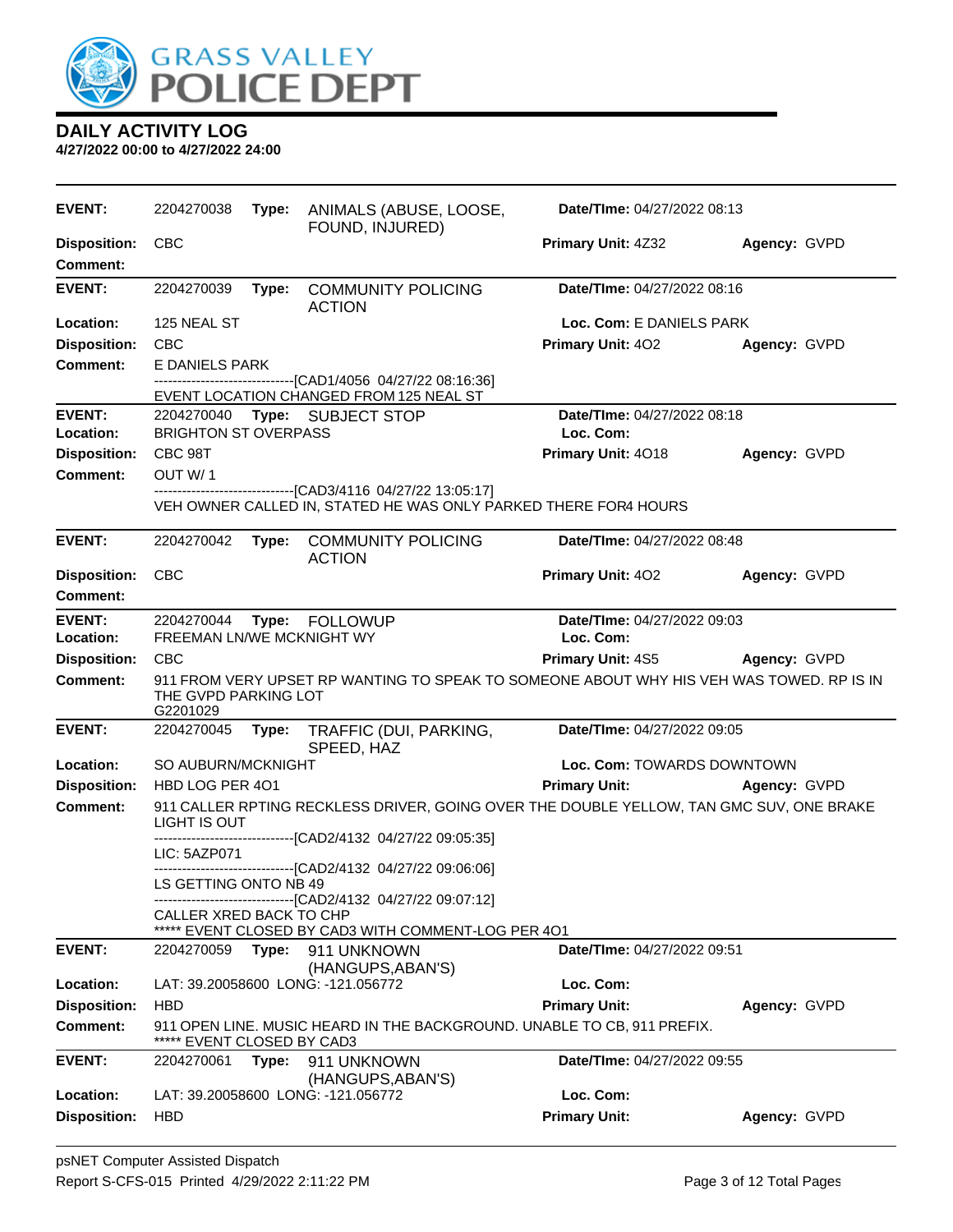

| Comment:            | ***** EVENT CLOSED BY CAD3               |       | 911 OPEN LINE, UNABLE TO CALLBACK                                                                                                                                                            |                                                    |              |
|---------------------|------------------------------------------|-------|----------------------------------------------------------------------------------------------------------------------------------------------------------------------------------------------|----------------------------------------------------|--------------|
| <b>EVENT:</b>       | 2204270063 Type: FRAUD                   |       |                                                                                                                                                                                              | Date/TIme: 04/27/2022 10:01                        |              |
| Location:           | 129 S AUBURN ST                          |       |                                                                                                                                                                                              | Loc. Com:                                          |              |
| <b>Disposition:</b> | <b>RPT</b>                               |       |                                                                                                                                                                                              | Primary Unit: 4018                                 | Agency: GVPD |
| Case No:            | G2201036                                 |       |                                                                                                                                                                                              |                                                    |              |
| Comment:            |                                          |       | CALLER IN THE LOBBY, WANTS TO SPEAK WITH SOMEONE ABOUT A SCAM.<br>-------------------------------[CAD3/4116 04/27/22 10:13:00]                                                               |                                                    |              |
|                     |                                          |       | ISSUED CASE# G2201036 FOR AGENCY GVPD by UNIT 4O18                                                                                                                                           |                                                    |              |
| <b>EVENT:</b>       |                                          |       | 2204270065 Type: ANIMALS (ABUSE, LOOSE,<br>FOUND, INJURED)                                                                                                                                   | Date/TIme: 04/27/2022 10:09                        |              |
| <b>Disposition:</b> | <b>CBC</b>                               |       |                                                                                                                                                                                              | Primary Unit: 4Z32                                 | Agency: GVPD |
| <b>Comment:</b>     |                                          |       |                                                                                                                                                                                              |                                                    |              |
| <b>EVENT:</b>       | 2204270066                               | Type: | <b>COMMUNITY POLICING</b>                                                                                                                                                                    | Date/Time: 04/27/2022 10:11                        |              |
| Location:           | 125 NEAL ST                              |       | <b>ACTION</b>                                                                                                                                                                                | Loc. Com:                                          |              |
|                     |                                          |       |                                                                                                                                                                                              |                                                    |              |
| <b>Disposition:</b> | <b>CBC</b>                               |       |                                                                                                                                                                                              | Primary Unit: 402                                  | Agency: GVPD |
| Comment:            | E DANIELS PARK                           |       |                                                                                                                                                                                              |                                                    |              |
| <b>EVENT:</b>       | 2204270069                               | Type: | <b>FOLLOWUP</b>                                                                                                                                                                              | Date/TIme: 04/27/2022 10:16                        |              |
| Location:           | 925 MAIDU AV                             |       |                                                                                                                                                                                              | Loc. Com:                                          |              |
| <b>Disposition:</b> | <b>CBC</b>                               |       |                                                                                                                                                                                              | <b>Primary Unit: 401</b>                           | Agency: GVPD |
| Comment:            |                                          |       | HAS QUESTIONS ABOUT AN INMATE, WANTS TO KNOW IF SUBJECT IS RELATED TO CRIMES HAPPENING IN<br>NEW CASTLE. REQ 10-21 TO START.<br>-------------------------------[CAD2/4132 04/27/22 10:21:02] |                                                    |              |
|                     | CASE #G2201012                           |       |                                                                                                                                                                                              |                                                    |              |
| <b>EVENT:</b>       | 2204270071                               |       | Type: EXTRA PATROL                                                                                                                                                                           | Date/TIme: 04/27/2022 10:25                        |              |
| <b>Disposition:</b> | <b>CBC</b>                               |       |                                                                                                                                                                                              | Primary Unit: 4017                                 | Agency: GVPD |
| Comment:            |                                          |       |                                                                                                                                                                                              |                                                    |              |
| <b>EVENT:</b>       | 2204270072                               | Type: | <b>COMMUNITY POLICING</b><br><b>ACTION</b>                                                                                                                                                   | Date/TIme: 04/27/2022 10:32                        |              |
| Location:           |                                          |       |                                                                                                                                                                                              |                                                    |              |
|                     |                                          |       |                                                                                                                                                                                              |                                                    |              |
|                     | 880 SUTTON WY                            |       |                                                                                                                                                                                              | Loc. Com:                                          |              |
| <b>Disposition:</b> | CBC 98T                                  |       |                                                                                                                                                                                              | Primary Unit: 4017                                 | Agency: GVPD |
| <b>Comment:</b>     |                                          |       | --------------------------[CAD3/4116 04/27/22 10:32:37]                                                                                                                                      |                                                    |              |
| <b>EVENT:</b>       | 2204270077 Type:                         |       | EVENT LOCATION CHANGED FROM 880 SUTTON WY<br><b>SUBJECT STOP</b>                                                                                                                             | Date/TIme: 04/27/2022 10:55                        |              |
| Location:           | 1008 PLAZA DR                            |       |                                                                                                                                                                                              | Loc. Com: SPEEDWAY                                 |              |
| <b>Disposition:</b> | HBD                                      |       |                                                                                                                                                                                              | <b>Primary Unit:</b>                               | Agency: GVPD |
| Comment:            | OUT W/1                                  |       |                                                                                                                                                                                              |                                                    |              |
|                     |                                          |       | -------------------------------[CAD3/4116 04/27/22 10:59:28]<br>EVENT LOCATION CHANGED FROM PLAZA SPEEDWAY                                                                                   |                                                    |              |
| <b>EVENT:</b>       | ***** EVENT CLOSED BY CAD1<br>2204270079 |       |                                                                                                                                                                                              |                                                    |              |
| Location:           | 880 SUTTON WY                            |       | Type: ALL OTHERS                                                                                                                                                                             | Date/TIme: 04/27/2022 11:04<br>Loc. Com: WALGREENS |              |
| <b>Disposition:</b> | <b>CBC</b>                               |       |                                                                                                                                                                                              | <b>Primary Unit: 4017</b>                          | Agency: GVPD |
| <b>Comment:</b>     |                                          |       | ------------------------------[SUPV01/3675 04/27/22 11:05:38]                                                                                                                                |                                                    |              |
| <b>EVENT:</b>       | 2204270082                               | Type: | EVENT LOCATION CHANGED FROM WALGREENS<br>CITIZEN ASSIST (CIVIL                                                                                                                               | Date/TIme: 04/27/2022 11:09                        |              |
| Location:           | <b>BRIGHTON OVERPASS</b>                 |       | STANDBY'S, LOCKOUT                                                                                                                                                                           | Loc. Com:                                          |              |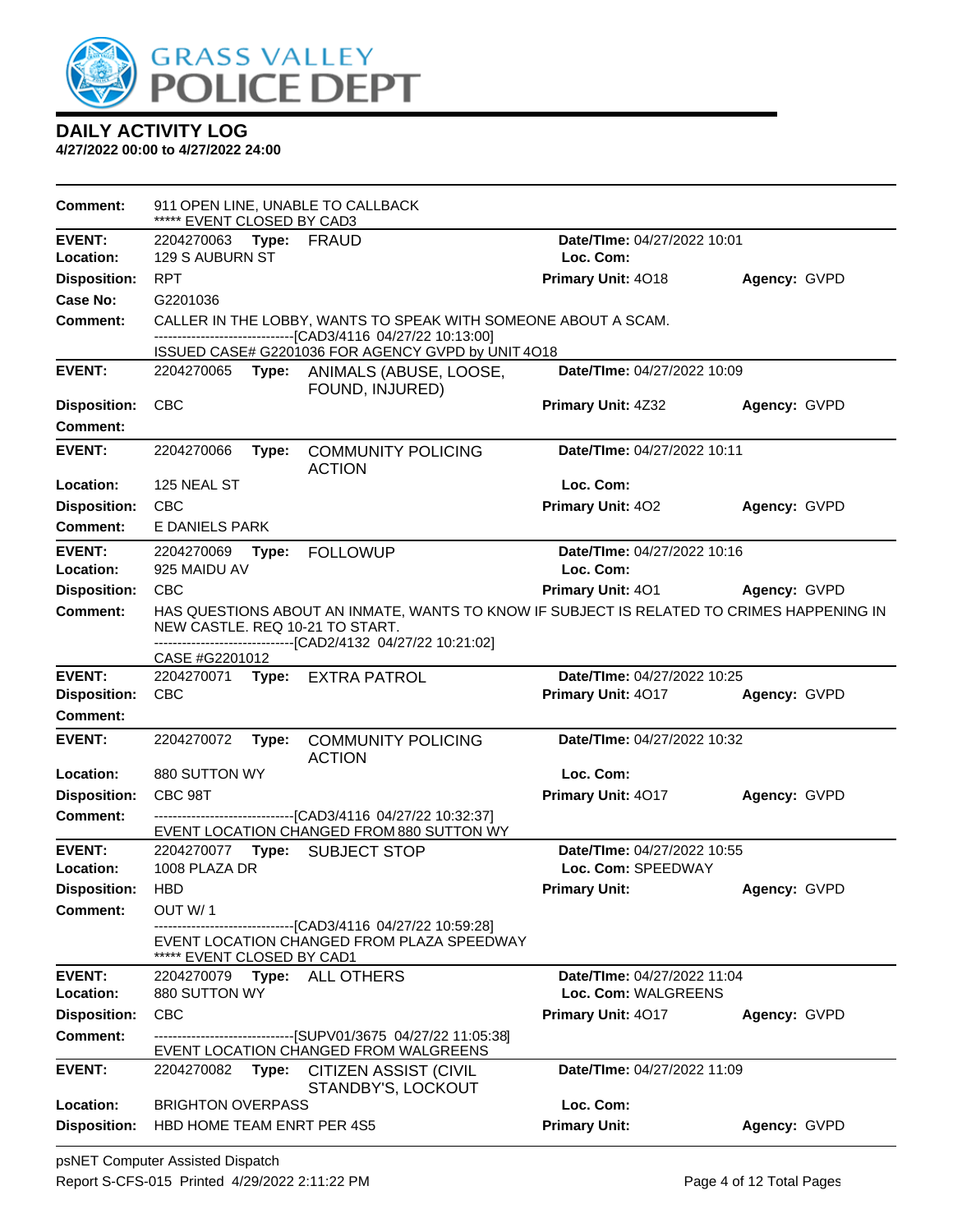

| <b>Comment:</b>                  |                             | RP REQ 4017 FOR 1148 TO HOSPITALITY HOUSE<br>EVENT CLOSED BY CAD3 WITH COMMENT-HOME TEAM ENRT PER 4S5          |                                                              |              |
|----------------------------------|-----------------------------|----------------------------------------------------------------------------------------------------------------|--------------------------------------------------------------|--------------|
| <b>EVENT:</b>                    | 2204270089                  | Type: ORDINANCES<br>(COUNTY/MUNICIPAL)                                                                         | Date/TIme: 04/27/2022 11:36                                  |              |
| Location:                        | 791 MALTMAN DR              |                                                                                                                | Loc. Com:                                                    |              |
| <b>Disposition:</b>              | <b>CBC</b>                  |                                                                                                                | Primary Unit: 4017                                           | Agency: GVPD |
| <b>Comment:</b>                  | REQ 10-21                   | RP RPT'G ONGOING ISSUES WITH TRANSIENTS LEAVING TRASH BEHIND THE BSN                                           |                                                              |              |
| <b>EVENT:</b>                    | 2204270090<br>Type:         | <b>CITIZEN ASSIST (CIVIL</b><br>STANDBY'S, LOCKOUT                                                             | Date/TIme: 04/27/2022 11:37                                  |              |
| Location:                        | 440 MARSHALL ST             |                                                                                                                | Loc. Com:                                                    |              |
| <b>Disposition:</b>              | <b>CBC</b>                  |                                                                                                                | Primary Unit: 401                                            | Agency: GVPD |
| <b>Comment:</b>                  |                             | RESTRAINED PARTY REQ TO GET PROPERTY.                                                                          |                                                              |              |
|                                  | 4S5 ADVISED                 | -------------------------------[CAD3/4116 04/27/22 11:41:14]                                                   |                                                              |              |
|                                  | 4S5 REQ 4O1 TO REVIEW       | -------------------------------[CAD3/4116 04/27/22 11:41:24]                                                   |                                                              |              |
|                                  | 4O1 ADVISED                 | ------------------------------[CAD3/4116 04/27/22 11:41:29]                                                    |                                                              |              |
| <b>EVENT:</b>                    | 2204270092 Type:            | 911                                                                                                            | Date/TIme: 04/27/2022 11:55                                  |              |
|                                  |                             | UNKNOWN/HANGUPS, ABANS                                                                                         |                                                              |              |
| Location:                        | <b>TINLOY ST/BANK ST</b>    |                                                                                                                | Loc. Com:                                                    |              |
| <b>Disposition:</b>              | <b>HBD</b>                  |                                                                                                                | <b>Primary Unit:</b>                                         | Agency: GVPD |
| <b>Comment:</b>                  |                             | 911 ACCIDENTAL, USED BUS PHONE, CODE 4.                                                                        |                                                              |              |
| <b>EVENT:</b>                    | 2204270095                  | Type: ORDINANCES<br>(COUNTY/MUNICIPAL)                                                                         | Date/TIme: 04/27/2022 12:05                                  |              |
| Location:                        | 201 EA MAIN ST              |                                                                                                                | <b>Loc. Com: ROBINSON GAS STATION</b>                        |              |
| <b>Disposition:</b>              | GOA                         |                                                                                                                | Primary Unit: 4018                                           | Agency: GVPD |
| Comment:                         |                             | CALLER RPRTIG A MALE IN A NEWER SILVER BWM LIC: 4XRU95, ASKING FOR MONEY.                                      |                                                              |              |
| <b>EVENT:</b>                    | 2204270099<br>Type:         | PROPERTY LOST OR FOUND                                                                                         | Date/TIme: 04/27/2022 12:12                                  |              |
| Location:<br><b>Disposition:</b> | 828 W MAIN ST<br><b>CBC</b> |                                                                                                                | Loc. Com: PEACE LUTHERAN CHURCH<br><b>Primary Unit: 4017</b> | Agency: GVPD |
| Comment:                         |                             | RP RPTING SEVERAL ITEMS LEFT IN PARKING LOT AND SHE WANTS ITEMS REMOVED.                                       |                                                              |              |
| <b>EVENT:</b>                    | ***** EVENT CLOSED BY CAD1  | 2204270100 Type: VEH CITES, VIN, TOWS, DUI                                                                     | Date/TIme: 04/27/2022 12:14                                  |              |
| Location:                        | NO CHURCH ST/RICHARDSON ST  |                                                                                                                | Loc. Com:                                                    |              |
| <b>Disposition:</b>              | <b>CIT</b>                  |                                                                                                                | <b>Primary Unit: 4018</b>                                    | Agency: GVPD |
| <b>Comment:</b>                  |                             | RP RPT'G BLK MERZ 4D PARKED IN THE RED ZONE 6UUX314                                                            |                                                              |              |
|                                  |                             | -------------------------[4O18/MDT 04/27/22 12:46]<br>GVPD PARKING CITATION45457. CBC.                         |                                                              |              |
| <b>EVENT:</b>                    | 2204270104                  | Type: PROPERTY LOST OR FOUND                                                                                   | Date/TIme: 04/27/2022 12:30                                  |              |
| Location:                        | 129 S AUBURN ST             |                                                                                                                | Loc. Com: GRASS VALLEY POLICE DEPARTMENT                     |              |
| <b>Disposition:</b>              | HBD 4017 HANDLED            |                                                                                                                | <b>Primary Unit:</b>                                         | Agency: GVPD |
| Comment:                         | IS CLOSED                   | RP WAS TOLD TO COME TO THE PD TO GET HIS WALLET AT THIS TIME OF THE DAY AND NOW THE WINDOW                     |                                                              |              |
|                                  | 4017 HANDLING               | -------------------------[CAD3/4116_04/27/22_12:34:27]<br>***** EVENT CLOSED BY CAD4 WITH COMMENT-4017 HANDLED |                                                              |              |
| <b>EVENT:</b>                    | 2204270106<br>Type:         | <b>IDENTITY THEFT</b>                                                                                          | <b>Date/TIme: 04/27/2022 12:33</b>                           |              |
| Location:                        | 153 WOODCREST WY            |                                                                                                                | Loc. Com:                                                    |              |
| <b>Disposition:</b>              | <b>CBC</b>                  |                                                                                                                | Primary Unit: 4018                                           | Agency: GVPD |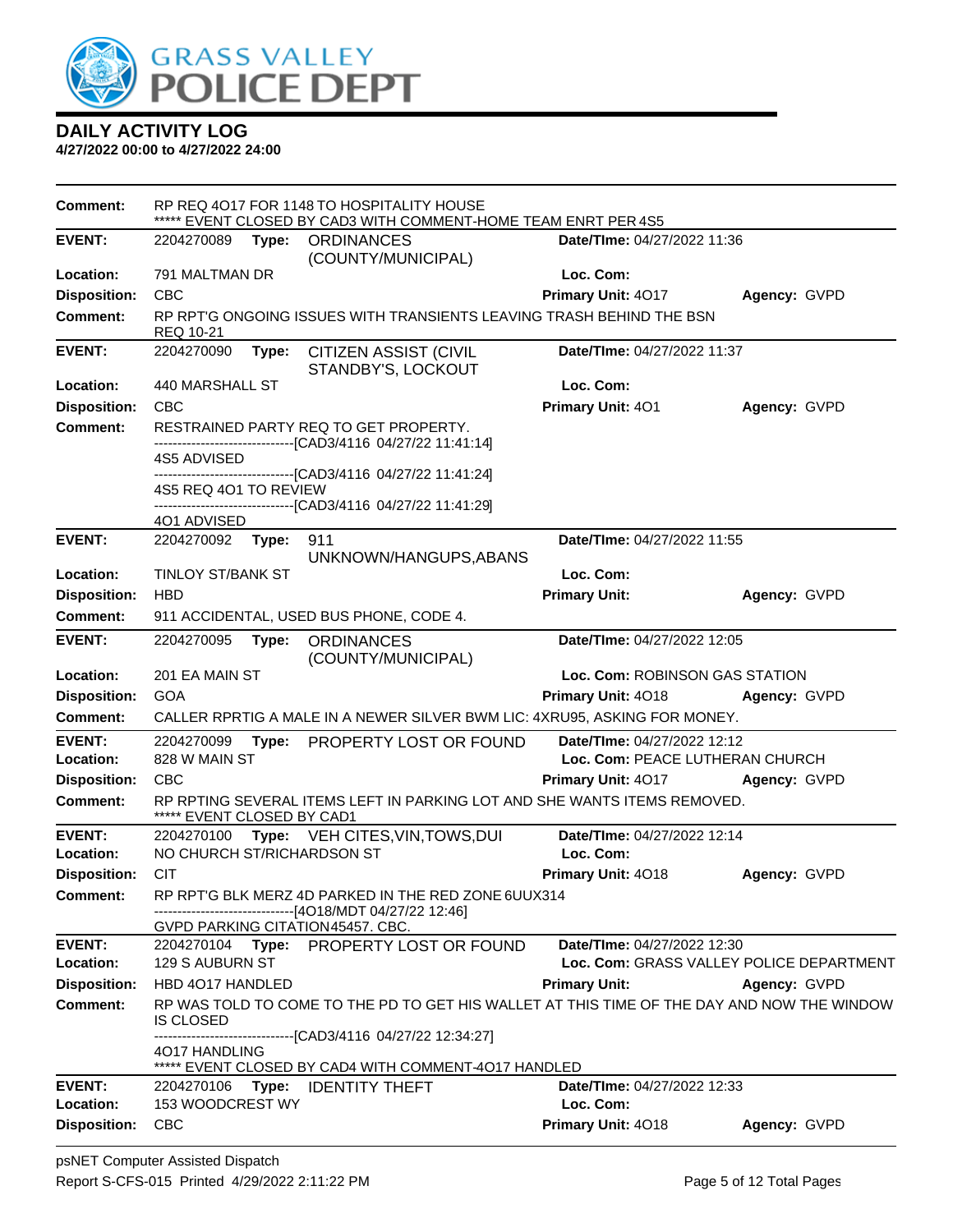

| Comment:                   | RP REQ 10-21 REF ID THEFT                                                                                                                                                                                                                                                                                                                  |                                                 |              |
|----------------------------|--------------------------------------------------------------------------------------------------------------------------------------------------------------------------------------------------------------------------------------------------------------------------------------------------------------------------------------------|-------------------------------------------------|--------------|
| <b>EVENT:</b><br>Location: | 2204270109 Type: WELFARE CHECK<br>1473 SEGSWORTH WY #7                                                                                                                                                                                                                                                                                     | <b>Date/Time: 04/27/2022 12:39</b><br>Loc. Com: |              |
| <b>Disposition:</b>        | CBC SUBJ C4                                                                                                                                                                                                                                                                                                                                | Primary Unit: 4018                              | Agency: GVPD |
| <b>Comment:</b>            | RP RPTG ONGOING ISSUES WITH H&S ACTIVITY AT HER NEIGHBORS *** KNOWN FENTANYL USER***.<br>NORMALLY NEIGHBOR IS VERY LOUD AND HAS BEEN QUIET THE LAST FEW DAYS WITH NO ONE SEEN<br>GOING IN AND OUT AND MAINTENANCE MAN KNOCKED ON THE DOOR WITH NO ANSWER. NEIGHBORS VEH<br>IS PARKED IN THE LOT. STRANGE ROTTING SMELL COMING FROM THE APT |                                                 |              |
| <b>EVENT:</b>              | 2204270110 Type: VANDALISM                                                                                                                                                                                                                                                                                                                 | <b>Date/Time: 04/27/2022 12:43</b>              |              |
| Location:                  | 350 BENNETT ST                                                                                                                                                                                                                                                                                                                             | Loc. Com:                                       |              |
| <b>Disposition:</b>        | <b>RPT</b>                                                                                                                                                                                                                                                                                                                                 | Primary Unit: 401                               | Agency: GVPD |
| Case No:                   | G2201037                                                                                                                                                                                                                                                                                                                                   |                                                 |              |
| Comment:                   | RP REQ 10-21 TO RPT 594 TO HER VEH<br>2013 RED DODGE DART LP:7GIL479, UNK SU<br>-------------------------------[CAD1/4056 04/27/22 13:09:40]                                                                                                                                                                                               |                                                 |              |
|                            | ISSUED CASE# G2201037 FOR AGENCY GVPD by UNIT 4O1                                                                                                                                                                                                                                                                                          |                                                 |              |
| <b>EVENT:</b>              | 2204270115 Type: TRAFFIC (DUI, PARKING,<br>SPEED, HAZ                                                                                                                                                                                                                                                                                      | Date/TIme: 04/27/2022 13:20                     |              |
| Location:                  | 49/20 STATE/DORSEY DR                                                                                                                                                                                                                                                                                                                      | Loc. Com: SB                                    |              |
| <b>Disposition:</b>        | <b>HBD</b>                                                                                                                                                                                                                                                                                                                                 | <b>Primary Unit:</b>                            | Agency: GVPD |
| <b>Comment:</b>            | 911 RPTNG DEBRIS IN THE ROADWAY, POSS COOLERS, XFR TO CHP                                                                                                                                                                                                                                                                                  |                                                 |              |
|                            | <b>VOICED</b><br>***** EVENT CLOSED BY CAD1<br>-------------------------------[CAD3/4116 04/27/22 13:29:40]<br>ADDITIONAL 911 RPTNG SAME, XFR TO CHP                                                                                                                                                                                       |                                                 |              |
| <b>EVENT:</b>              | 2204270117 Type: SUBJECT STOP                                                                                                                                                                                                                                                                                                              | Date/TIme: 04/27/2022 13:23                     |              |
| Location:                  | 1100 BLK SUTTON                                                                                                                                                                                                                                                                                                                            | Loc. Com:                                       |              |
| <b>Disposition:</b>        | <b>CBC</b>                                                                                                                                                                                                                                                                                                                                 | Primary Unit: 4017                              | Agency: GVPD |
| Comment:                   | OW <sub>1</sub>                                                                                                                                                                                                                                                                                                                            |                                                 |              |
| <b>EVENT:</b><br>Location: | 2204270118<br><b>FOLLOWUP</b><br>Type:<br>692 FREEMAN LN # A                                                                                                                                                                                                                                                                               | Date/TIme: 04/27/2022 13:31<br>Loc. Com: RALEYS |              |
| <b>Disposition:</b>        | CBC                                                                                                                                                                                                                                                                                                                                        | <b>Primary Unit: 4017</b>                       | Agency: GVPD |
| <b>Comment:</b>            | -------------------------------[CAD1/4056 04/27/22 13:32:45]<br>EVENT LOCATION CHANGED FROM RALEYS                                                                                                                                                                                                                                         |                                                 |              |
| <b>EVENT:</b>              | 2204270125 Type: FOLLOWUP                                                                                                                                                                                                                                                                                                                  | Date/TIme: 04/27/2022 13:46                     |              |
| Location:                  | 828 W MAIN ST                                                                                                                                                                                                                                                                                                                              | Loc. Com: PEACE LUTHERAN CHURCH                 |              |
| <b>Disposition:</b>        | CBC 98T                                                                                                                                                                                                                                                                                                                                    | Primary Unit: 4017                              | Agency: GVPD |
| <b>Comment:</b>            | ATL HOMELESS CAMP ON PROPERTY<br>-------[CAD1/4056 04/27/22 13:51:09]<br>EVENT LOCATION CHANGED FROM 828 W MAIN ST                                                                                                                                                                                                                         |                                                 |              |
| <b>EVENT:</b>              | 2204270127 Type:<br>RESTRAINING ORDERS (TRO,<br>OAH, CUSTODY, C                                                                                                                                                                                                                                                                            | Date/TIme: 04/27/2022 13:51                     |              |
| Location:                  | 126 W BERRYHILL DR # 156                                                                                                                                                                                                                                                                                                                   | Loc. Com: BERRYHILL APARTMENTS                  |              |
| <b>Disposition:</b>        | REF ONLINE REPORTING, CONTACT MADE WITH<br><b>BOTH</b>                                                                                                                                                                                                                                                                                     | Primary Unit: 405                               | Agency: GVPD |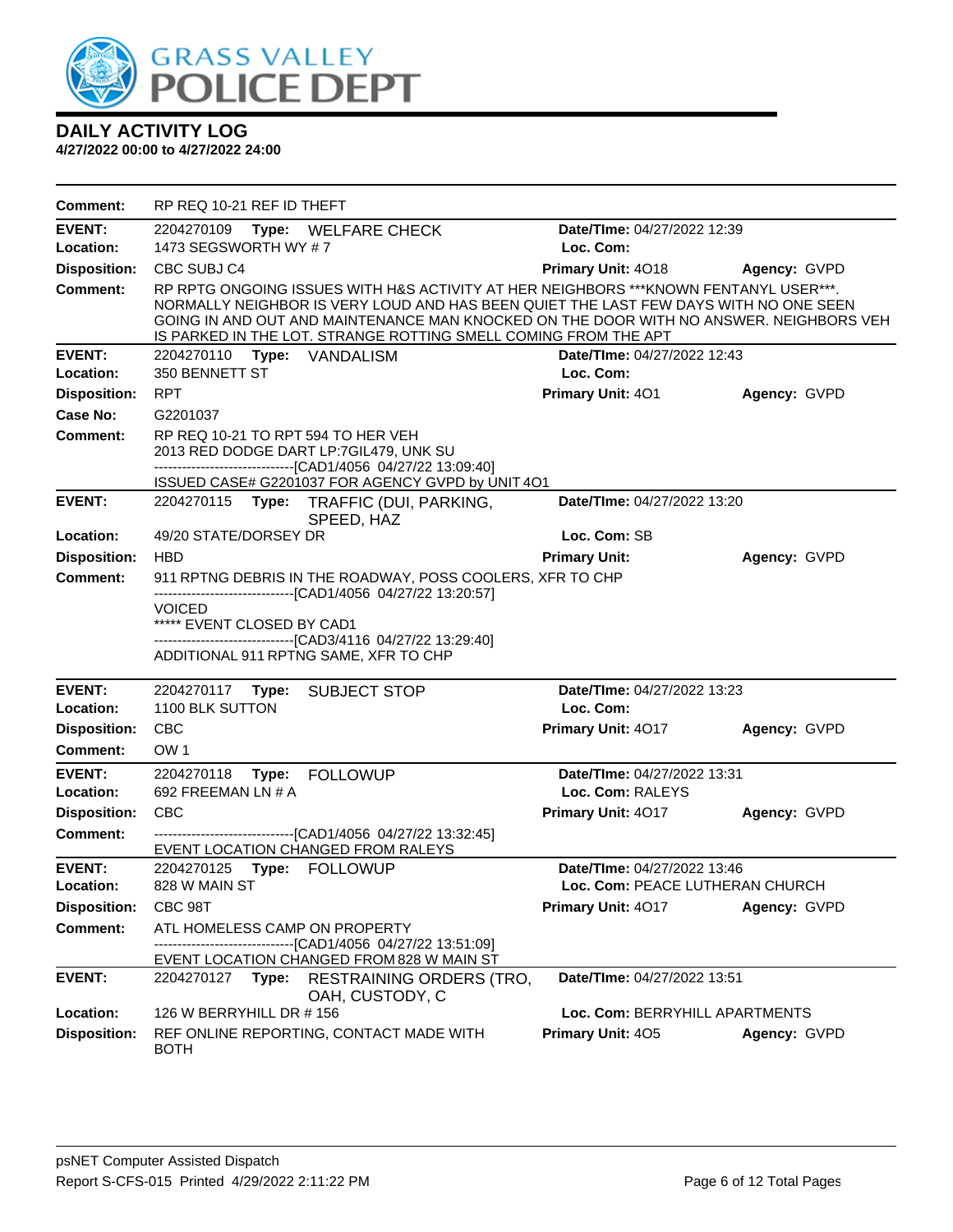

| <b>Comment:</b>     |                                    |       | RP RPTNG FATHER OF MUTUAL CHILD IS NOT FOLLOWING COURT ORDER FOR CUSTODY EXCHANGE. RP<br>CURRENTLY AT EXCHANGE LOCATION AND SUBJ IS NOT THERE   |                                    |              |
|---------------------|------------------------------------|-------|-------------------------------------------------------------------------------------------------------------------------------------------------|------------------------------------|--------------|
|                     |                                    |       | -------------------------------[CAD4/3980 04/27/22 14:17:10]<br>RP CALLED BACK NEEDING TO LEAVE, REQG 1021                                      |                                    |              |
|                     |                                    |       | -------------------------------[CAD1/4056 04/27/22 14:26:47]                                                                                    |                                    |              |
|                     |                                    |       | EVENT LOCATION CHANGED FROM 735 ZION ST NC<br>--------------------------[CAD1/4056_04/27/22_14:28:18]                                           |                                    |              |
|                     | PER 2020, GVPD TO HANDLE           |       |                                                                                                                                                 |                                    |              |
|                     |                                    |       | -------------------------------[4O5/MDT 04/27/22 15:09]<br>RP STATES EX HAS NOT PAID FOR DRUG TESTS PER ORDER AND DID NOT ASK FOR TEST AHEAD OF |                                    |              |
|                     |                                    |       | REQUIRED TIME. EX STATES THERE ARE TWO TESTS ALREADY PAID FOR AND SHES KNOWS THIS, HE ALSO                                                      |                                    |              |
|                     |                                    |       | STATES HE ASKED HER TO TEST ON FRIDAY.                                                                                                          |                                    |              |
|                     |                                    |       | RP CALLED BACK, SHE TESTED NEG AND WANTED ME TO CALL EX TO HAVE DAUGHER BROUGHT TO HER. I<br>CALLED EX WHO HAD ALREADY BROUGHT DAUGHTER TO RP.  |                                    |              |
| <b>EVENT:</b>       |                                    |       | 2204270128 Type: EXTRA PATROL                                                                                                                   | Date/TIme: 04/27/2022 13:55        |              |
| Location:           | 809 MALTMAN DR                     |       |                                                                                                                                                 | Loc. Com: WILD LIFE REHAB CENTER   |              |
| <b>Disposition:</b> | <b>CBC</b>                         |       |                                                                                                                                                 | Primary Unit: 4S5                  | Agency: GVPD |
| Comment:            | NIGHT.                             |       | CALLER CONCERED ABOUT TRANSIENTS LEAVING TRASH AROUND. REQ EXTRA PATROL IN THE AREA, AT                                                         |                                    |              |
| <b>EVENT:</b>       | 2204270132                         | Type: | PUBLIC RELATION CONTACT                                                                                                                         | Date/TIme: 04/27/2022 14:04        |              |
| <b>Disposition:</b> | <b>CBC</b>                         |       |                                                                                                                                                 | Primary Unit: 4017                 | Agency: GVPD |
| <b>Comment:</b>     |                                    |       |                                                                                                                                                 |                                    |              |
| <b>EVENT:</b>       | 2204270134                         | Type: | <b>SUSPICIOUS CIRCUMSTANCE</b><br>(VEHICLE, PERSON                                                                                              | Date/TIme: 04/27/2022 14:12        |              |
| Location:           | 720 SUTTON WY                      |       |                                                                                                                                                 | Loc. Com: RITE AID                 |              |
| <b>Disposition:</b> | <b>GOA</b>                         |       |                                                                                                                                                 | Primary Unit: 4018                 | Agency: GVPD |
| <b>Comment:</b>     |                                    |       | CHP XFR/ 911 RPTNG 3 TRANSIENTS GETTING IN THE DUMPSTER BEHIND RITE AID, LEFT BICYCLE LAYING                                                    |                                    |              |
|                     | OUT FRONT.                         |       |                                                                                                                                                 |                                    |              |
| <b>EVENT:</b>       | 2204270144                         | Type: | <b>COMMUNITY POLICING</b><br><b>ACTION</b>                                                                                                      | Date/TIme: 04/27/2022 14:47        |              |
| Location:           | 125 NEAL ST                        |       |                                                                                                                                                 | Loc. Com: E DANIELS PARK           |              |
| <b>Disposition:</b> | CBC                                |       |                                                                                                                                                 | Primary Unit: 402                  | Agency: GVPD |
| <b>Comment:</b>     |                                    |       | -------------------------------[CAD1/4056 04/27/22 14:49:41]                                                                                    |                                    |              |
|                     |                                    |       | EVENT LOCATION CHANGED FROM 125 NEAL                                                                                                            |                                    |              |
| <b>EVENT:</b>       | 2204270149 Type:                   |       | ANIMALS (ABUSE, LOOSE,                                                                                                                          | Date/TIme: 04/27/2022 15:02        |              |
| Location:           | 1097 EA MAIN ST                    |       | FOUND, INJURED)                                                                                                                                 | Loc. Com:                          |              |
| <b>Disposition:</b> | <b>CBC OWNER EDUCATED</b>          |       |                                                                                                                                                 | Primary Unit: 4Z32                 | Agency: GVPD |
| <b>Comment:</b>     |                                    |       | RP RPT'G DOG IN DISTRESS IN A BLK DODG TRUCK                                                                                                    |                                    |              |
| <b>EVENT:</b>       | 2204270156                         | Type: | 911 UNKNOWN<br>(HANGUPS, ABAN'S)                                                                                                                | Date/TIme: 04/27/2022 15:19        |              |
| Location:           |                                    |       | LAT: 39.23474200 LONG: -121.040261                                                                                                              | Loc. Com:                          |              |
| <b>Disposition:</b> | <b>HBD</b>                         |       |                                                                                                                                                 | <b>Primary Unit:</b>               | Agency: GVPD |
| <b>Comment:</b>     | AND TALKING ABOUT A COLLAR         |       | 911 OPEN LINE, HEARD WHAT SOUNDED LIKE A FEMALE TALKING TO A DOG, ASKING ABOUT GOING OUTSIDI                                                    |                                    |              |
|                     |                                    |       | -----------------[CAD3/4116_04/27/22_15:20:24]<br>ON CALL BACK, NEG ANSWER, UNABLE TO LEAVE A MSG                                               |                                    |              |
| <b>EVENT:</b>       | EVENT CLOSED BY CAD1<br>2204270158 | Type: | DISTURBANCE (NOISE,<br>MUSIC, VERBAL, BARKI                                                                                                     | <b>Date/TIme: 04/27/2022 15:24</b> |              |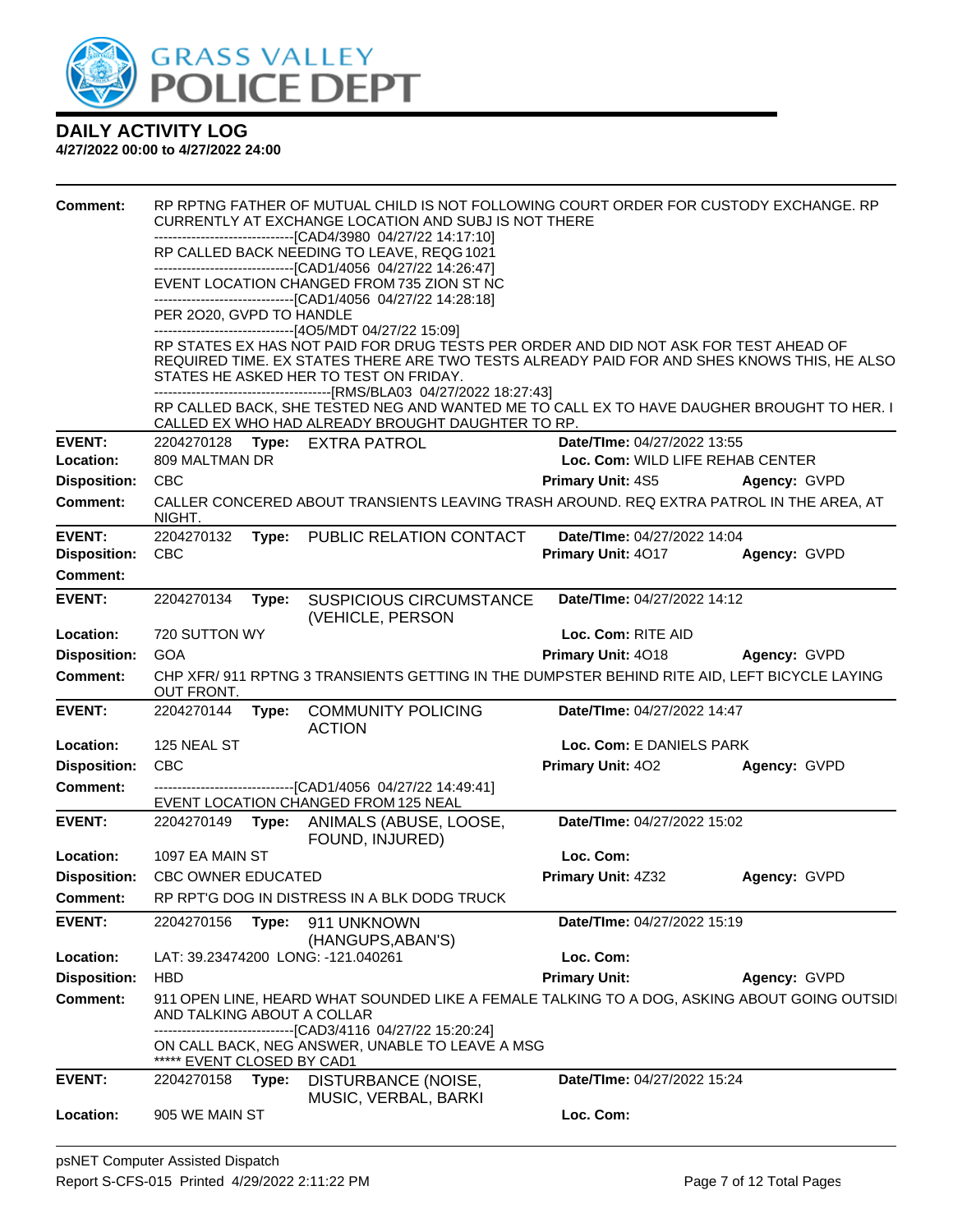

| <b>Disposition:</b> | <b>RPT</b>                                                                                                                                                                                                                                                                                                                                                                                                                                                                                                              | <b>Primary Unit: 405</b>               | Agency: GVPD |
|---------------------|-------------------------------------------------------------------------------------------------------------------------------------------------------------------------------------------------------------------------------------------------------------------------------------------------------------------------------------------------------------------------------------------------------------------------------------------------------------------------------------------------------------------------|----------------------------------------|--------------|
| <b>Case No:</b>     | G2201038                                                                                                                                                                                                                                                                                                                                                                                                                                                                                                                |                                        |              |
| Comment:            | RP RPTNG NEIGHBOR "GOING OFF THE RAILS AGAIN" AND IS YELLING AND SCREAMING, BANGING ON THE<br>DOOR.                                                                                                                                                                                                                                                                                                                                                                                                                     |                                        |              |
|                     | -------------------------------[CAD3/4116 04/27/22 15:25:07]<br>RP STATES FEMALE IS OUTSIDE, UNK CLOTHING DESCRIPTION<br>-------------------------------[CAD1/4056 04/27/22 15:43:54]                                                                                                                                                                                                                                                                                                                                   |                                        |              |
|                     | ISSUED CASE# G2201038 FOR AGENCY GVPD by UNIT 4O5                                                                                                                                                                                                                                                                                                                                                                                                                                                                       |                                        |              |
| <b>EVENT:</b>       | 2204270159 Type: WELFARE CHECK                                                                                                                                                                                                                                                                                                                                                                                                                                                                                          | Date/TIme: 04/27/2022 15:29            |              |
| Location:           | 762 FREEMAN LN # G                                                                                                                                                                                                                                                                                                                                                                                                                                                                                                      | Loc. Com: DOLLAR TREE                  |              |
| <b>Disposition:</b> | <b>UTL</b>                                                                                                                                                                                                                                                                                                                                                                                                                                                                                                              | Primary Unit: 4S1                      | Agency: GVPD |
| <b>Comment:</b>     | 911 RPTNG SUBJ SLUMPED OVER STEERING WHEEL OF A WHI KIA RIO, IN THE PARKING LOT, VEH IS<br>RUNNING, XFR TO CALFIRE. RP UNABLE TO APPROACH AS HE IS WITH HIS CHILD.<br>-------------------------------[CAD3/4116 04/27/22 15:30:46]                                                                                                                                                                                                                                                                                      |                                        |              |
|                     | RP UNABLE TO CONFIRM WHETHER OR NOT SUBJ WAS BREATHING OR APPROXIMATE AGE                                                                                                                                                                                                                                                                                                                                                                                                                                               |                                        |              |
| <b>EVENT:</b>       | 2204270160 Type: ASSAULTS, BATTERY (415<br>PHYSICAL)                                                                                                                                                                                                                                                                                                                                                                                                                                                                    | Date/TIme: 04/27/2022 15:31            |              |
| Location:           | E MAIN/ROUNDABOUT                                                                                                                                                                                                                                                                                                                                                                                                                                                                                                       | Loc. Com:                              |              |
| <b>Disposition:</b> | <b>RPT</b>                                                                                                                                                                                                                                                                                                                                                                                                                                                                                                              | Primary Unit: 4018                     | Agency: GVPD |
| Case No:            | G2201039                                                                                                                                                                                                                                                                                                                                                                                                                                                                                                                |                                        |              |
| Comment:            | 911 CALLLER RPTS AN ATTEMPTED ASSAULT, FEMALE DRIVER TRIED TO HIT CALLER, CALLER WAS ON A<br>HARLEY DAVIDSON MC. SUS IS IN A WHITE "STARCRAFT" CAMPER VAN, NO TAGS ON THE FRONT OR REAR.<br>PARTIES ARE NOW AT SOUTH YUBA CLUB ON BERRY HILL RD. CALLER ADVISED FEMALE DRVIER IN THE<br>CAMPER VAN IS LEAVING THE GYM. SU VEH MADE A RIGHT DOWN THE HILL ON E MAIN HEADING TOWARDS<br>THE ROUNDABOUT. DRIVER DESCP WFA, 30S, BLONDE WITH A PEACH SHIRT.<br>-------------------------------[CAD2/4132 04/27/22 15:35:11] |                                        |              |
|                     | EVENT LOCATION CHANGED FROM 130 W BERRYHILL DR GV<br>-------------------------------[CAD1/4056 04/27/22 15:44:35]<br>ISSUED CASE# G2201039 FOR AGENCY GVPD by UNIT 4O18                                                                                                                                                                                                                                                                                                                                                 |                                        |              |
| <b>EVENT:</b>       | 2204270166 Type: WELFARE CHECK                                                                                                                                                                                                                                                                                                                                                                                                                                                                                          | Date/TIme: 04/27/2022 15:45            |              |
| Location:           | <b>49 STATE/WE MCKNIGHT WY</b>                                                                                                                                                                                                                                                                                                                                                                                                                                                                                          | Loc. Com: SB                           |              |
| <b>Disposition:</b> | <b>CBC</b>                                                                                                                                                                                                                                                                                                                                                                                                                                                                                                              | <b>Primary Unit: 4017 Agency: GVPD</b> |              |
| <b>Comment:</b>     | 911 CALLER RPTING ELDERLY MALE PED, WALKING DOWN THE RAMP TOWARDS HWY49, XRED TO CHP.<br>-------------------------------[MERGED CAD1/4056 04/27/2022 15:55:06]                                                                                                                                                                                                                                                                                                                                                          |                                        |              |
|                     | MERGED 2204270168 TYPE: WEL<br>LOCATION: 49 STATE/WE MCKNIGHT WY<br><b>SB</b>                                                                                                                                                                                                                                                                                                                                                                                                                                           |                                        |              |
|                     | RP: PHONE: 6830337 (404)<br>COMMENTS: 911 RPTNG ELDERLY MALE DRESSED IN A NICE SUIT WALKING ALONG SIDE THE ROADWAY,<br>XFR TO CHP. RP STATED MALE LOOKS CONFUSED OR LOST, WALKING SB<br>-----------------------[CAD2/4132_04/27/22 15:55:39]<br>ADDITIONAL CALLER, MALE IN SUIT WALKING ALONG THE HWY.                                                                                                                                                                                                                  |                                        |              |
|                     | --------------------------------[CAD4/4106 04/27/22 16:04:08]<br>PER CHP OUT WITH MALE                                                                                                                                                                                                                                                                                                                                                                                                                                  |                                        |              |
| <b>EVENT:</b>       | Type: WELFARE CHECK<br>2204270168                                                                                                                                                                                                                                                                                                                                                                                                                                                                                       | Date/TIme: 04/27/2022 15:48            |              |
| Location:           | 49 STATE/WE MCKNIGHT WY                                                                                                                                                                                                                                                                                                                                                                                                                                                                                                 | Loc. Com: SB                           |              |
| <b>Disposition:</b> | MERGED 2204270166                                                                                                                                                                                                                                                                                                                                                                                                                                                                                                       | <b>Primary Unit:</b>                   | Agency: GVPD |
| <b>Comment:</b>     | 911 RPTNG ELDERLY MALE DRESSED IN A NICE SUIT WALKING ALONG SIDE THE ROADWAY, XFR TO CHP. RF<br>STATED MALE LOOKS CONFUSED OR LOST, WALKING SB<br>EVENT CLOSED BY CAD1 WITH COMMENT-2204270166                                                                                                                                                                                                                                                                                                                          |                                        |              |
| <b>EVENT:</b>       | 2204270171<br>Type:<br>DISTURBANCE (NOISE,<br>MUSIC, VERBAL, BARKI                                                                                                                                                                                                                                                                                                                                                                                                                                                      | Date/TIme: 04/27/2022 15:58            |              |
| Location:           | 119 NEAL ST                                                                                                                                                                                                                                                                                                                                                                                                                                                                                                             | Loc. Com: ELIZABETH DANIELS PARK       |              |
| <b>Disposition:</b> | UTL                                                                                                                                                                                                                                                                                                                                                                                                                                                                                                                     | Primary Unit: 402                      | Agency: GVPD |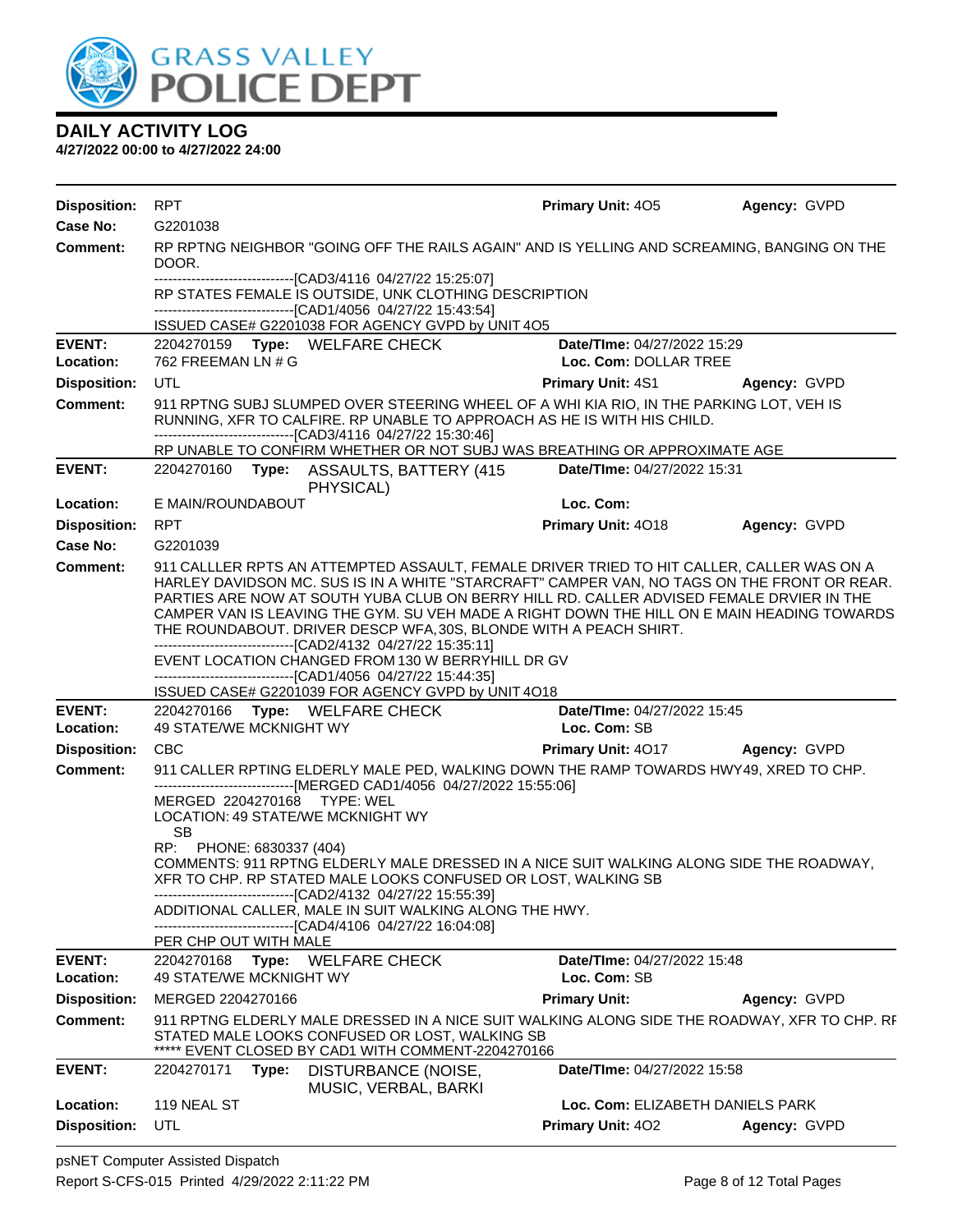

| Comment:            | RP RPTNG 20 KIDS WITH PAINTBALL GUNS                                                                                                                                                                                                          |                                  |              |
|---------------------|-----------------------------------------------------------------------------------------------------------------------------------------------------------------------------------------------------------------------------------------------|----------------------------------|--------------|
| <b>EVENT:</b>       | 2204270174 Type: WELFARE CHECK                                                                                                                                                                                                                | Date/TIme: 04/27/2022 16:13      |              |
| Location:           | 49 STATE/WE MCKNIGHT WY                                                                                                                                                                                                                       | Loc. Com:                        |              |
| <b>Disposition:</b> | <b>HBD</b>                                                                                                                                                                                                                                    | <b>Primary Unit:</b>             | Agency: GVPD |
| <b>Comment:</b>     | ANOTHER CALLER RPTS, MALE, IN A SUIT, WALKING DOWN THE HWY, CHP HAS BEEN ADVISED A COUPLE<br><b>TIMES</b>                                                                                                                                     |                                  |              |
| <b>EVENT:</b>       | Type: SUBJECT STOP<br>2204270176                                                                                                                                                                                                              | Date/TIme: 04/27/2022 16:19      |              |
| Location:           | WE MCKNIGHT WY/FREEMAN LN                                                                                                                                                                                                                     | Loc. Com:                        |              |
| <b>Disposition:</b> | <b>CBC REUNITED</b>                                                                                                                                                                                                                           | Primary Unit: 4018               | Agency: GVPD |
| <b>Comment:</b>     | FLAGGED DOWN BY 1                                                                                                                                                                                                                             |                                  |              |
|                     | -------------------------------[CAD1/4056_04/27/22 16:19:15]<br>EVENT LOCATION CHANGED FROM W MCKNIGHT/FREEMAN                                                                                                                                |                                  |              |
|                     | -------------------------------[CAD4/4106 04/27/22 16:24:42]                                                                                                                                                                                  |                                  |              |
|                     | PER 4018 HAVE CHP MEET SUBJS WIFE AT PAPA MURPHYS ON MCKNIGHT                                                                                                                                                                                 |                                  |              |
|                     | -------------------------------[CAD4/4106 04/27/22 16:25:45]<br>1039 CHP                                                                                                                                                                      |                                  |              |
| <b>EVENT:</b>       | 2204270177 Type: TRAFFIC ACCIDENT                                                                                                                                                                                                             | Date/TIme: 04/27/2022 16:27      |              |
| Location:           | 1005 SUTTON WY                                                                                                                                                                                                                                | Loc. Com: CVS                    |              |
| <b>Disposition:</b> | <b>RPT</b>                                                                                                                                                                                                                                    | Primary Unit: 4018               | Agency: GVPD |
| Case No:            | G2201041                                                                                                                                                                                                                                      |                                  |              |
| Comment:            | RPTING A COLD HIT AND RUN TOOK PLACE AT1430, SUS BLUE PONTIAC VIBE LIC: 4XEU930. HIT CALLERS                                                                                                                                                  |                                  |              |
|                     | VEH, CALLER WAS IN A GOLD CHEVY TAHOE. NEG INJURY. REQ10-21 TO START.<br>---------------------------[CAD1/4056_04/27/22_16:34:19]                                                                                                             |                                  |              |
|                     | EVENT CALL TYPE CHANGED FROM TRF                                                                                                                                                                                                              |                                  |              |
|                     | -------------------------------[CAD1/4056 04/27/22 17:07:06]                                                                                                                                                                                  |                                  |              |
| <b>EVENT:</b>       | ISSUED CASE# G2201041 FOR AGENCY GVPD by UNIT 4O18<br>2204270179 Type: PUBLIC RELATION CONTACT                                                                                                                                                | Date/TIme: 04/27/2022 16:28      |              |
| Location:           | 1381 E MAIN ST                                                                                                                                                                                                                                | Loc. Com: STATION HOUSE          |              |
| <b>Disposition:</b> | <b>INF PER 4018</b>                                                                                                                                                                                                                           | <b>Primary Unit:</b>             | Agency: GVPD |
| <b>Comment:</b>     | RP REQ 11-48 TO SPRINGHILL GARDENS                                                                                                                                                                                                            |                                  |              |
|                     | ***** EVENT CLOSED BY CAD1 WITH COMMENT-PER 4018                                                                                                                                                                                              |                                  |              |
| <b>EVENT:</b>       | 2204270180 Type:<br>DISTURBANCE (NOISE,<br>MUSIC, VERBAL, BARKI                                                                                                                                                                               | Date/TIme: 04/27/2022 16:32      |              |
| Location:           | RICHARDSON ST/NO CHURCH ST                                                                                                                                                                                                                    | Loc. Com:                        |              |
| <b>Disposition:</b> | <b>CBC</b>                                                                                                                                                                                                                                    | <b>Primary Unit: 405</b>         | Agency: GVPD |
| Comment:            | RP RPTNG FEMALE IN A BLK TRUCK WITH A BLK CAMPER CARRYING ON A CONVERSATION WITH HERSELF<br>IN THE TRUCK WINDOW REFLECTIONS, RP STATES SUBJ IS YELLING AT PEOPLE AND IS LOOKING<br><b>THREATENING</b>                                         |                                  |              |
| <b>EVENT:</b>       | 2204270181<br>Type:<br><b>FOLLOWUP</b>                                                                                                                                                                                                        | Date/TIme: 04/27/2022 16:33      |              |
| Location:           | 905 WE MAIN ST                                                                                                                                                                                                                                | Loc. Com:                        |              |
| <b>Disposition:</b> | <b>RPT</b>                                                                                                                                                                                                                                    | Primary Unit: 4D10               | Agency: GVPD |
| Case No:            | G2201040                                                                                                                                                                                                                                      |                                  |              |
| <b>Comment:</b>     | -------------------[CAD3/4116_04/27/22_16:33:57]                                                                                                                                                                                              |                                  |              |
| <b>EVENT:</b>       | ISSUED CASE# G2201040 FOR AGENCY GVPD by UNIT 4D10<br>2204270192<br>Type: DISTURBANCE (NOISE,                                                                                                                                                 | Date/TIme: 04/27/2022 17:30      |              |
|                     | MUSIC, VERBAL, BARKI                                                                                                                                                                                                                          |                                  |              |
| Location:           | 115 E BERRYHILL DR #3                                                                                                                                                                                                                         | Loc. Com: VALLEY VIEW APARTMENTS |              |
| <b>Disposition:</b> | <b>CBC</b>                                                                                                                                                                                                                                    | Primary Unit: 4018               | Agency: GVPD |
| <b>Comment:</b>     | RP RPTG HIS BUDDY WHO HE HAS BEEN STAYING WITH KICKED HIM OUT AND IS NOT LETTING HIM GET HIS<br>EXPENSIVE JEANS BACK. SU MADE THREATS TO SHOOT THE RP BUT THE RP DOES NOT THINK HE<br>ACTUALLY HAS A GUN. RP CURRENTLY OUTSIDE WAITING FOR PD |                                  |              |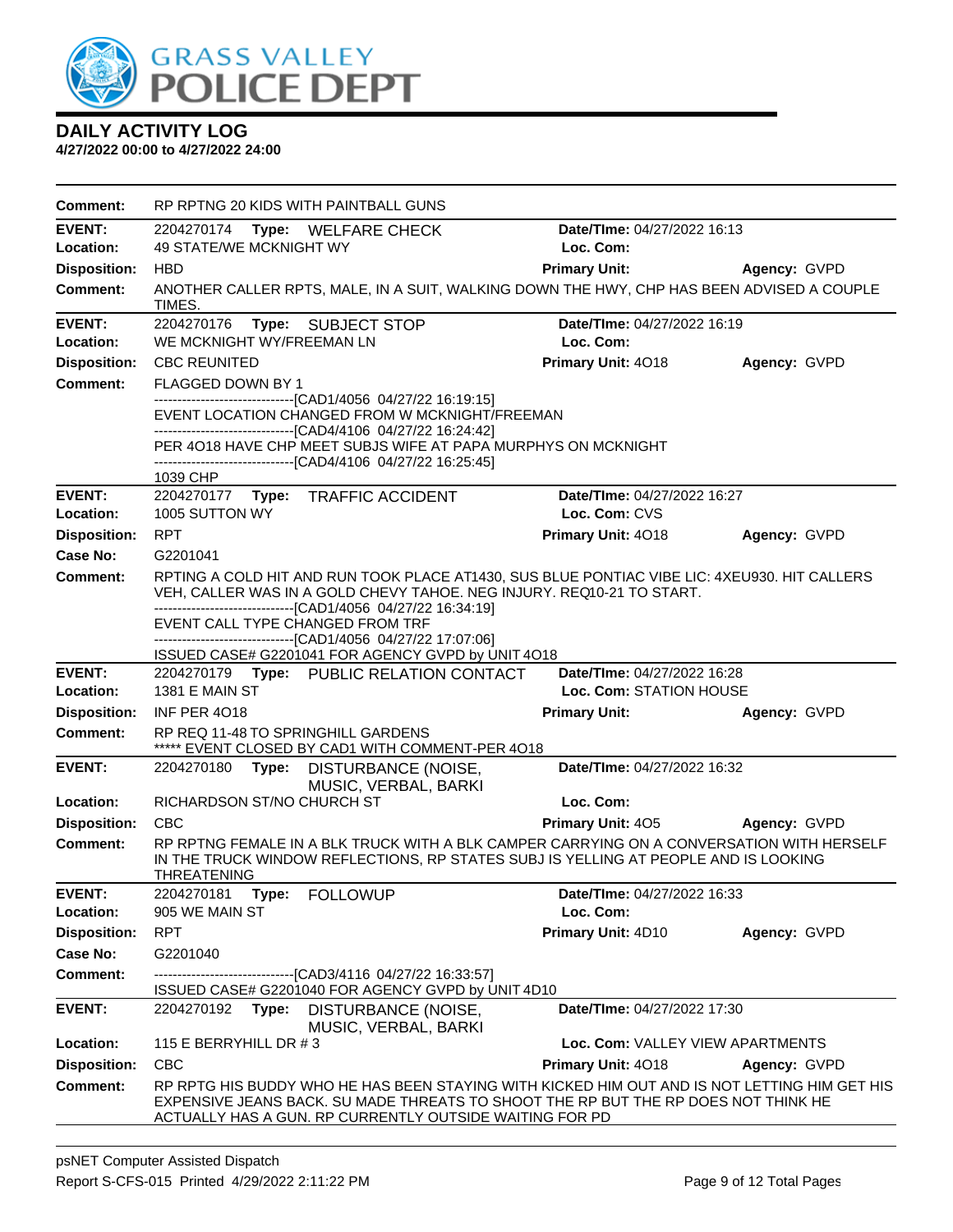

| <b>EVENT:</b>              | 2204270197                   |       | Type: DISTURBANCE (NOISE,<br>MUSIC, VERBAL, BARKI                                                                                                                                                                                       | Date/TIme: 04/27/2022 18:02                                                              |              |
|----------------------------|------------------------------|-------|-----------------------------------------------------------------------------------------------------------------------------------------------------------------------------------------------------------------------------------------|------------------------------------------------------------------------------------------|--------------|
| Location:                  | NO CHURCH ST/RICHARDSON ST   |       |                                                                                                                                                                                                                                         | Loc. Com:                                                                                |              |
| <b>Disposition:</b>        |                              |       | CBC SHE SAYS SHE C4 AND NEG HBD                                                                                                                                                                                                         | Primary Unit: 405                                                                        | Agency: GVPD |
| Comment:                   |                              |       |                                                                                                                                                                                                                                         | 911 RPTNG FEMALE DRINKING AND SCREAMING, ASSOCIATED WITH A BLK TOYOTA, RP HAD NFI        |              |
| <b>EVENT:</b><br>Location: | 2204270198<br>201 EA MAIN ST |       | Type: VEHICLE STOP                                                                                                                                                                                                                      | Date/TIme: 04/27/2022 18:06<br>Loc. Com: ROBINSONS                                       |              |
| <b>Disposition:</b>        | CIT CITED/VEH TOWED          |       |                                                                                                                                                                                                                                         | Primary Unit: 4018                                                                       | Agency: GVPD |
| Case No:                   | G2201043                     |       |                                                                                                                                                                                                                                         |                                                                                          |              |
| Comment:                   | License: 7YIV707 State: CA   |       |                                                                                                                                                                                                                                         |                                                                                          |              |
|                            |                              |       | -------------------------------[CAD1/4056_04/27/22 18:07:29]<br>EVENT LOCATION CHANGED FROM ROBINSONS GAS STATION<br>-------------------------------[CAD1/4056_04/27/22 18:15:53]<br>ISSUED CASE# G2201043 FOR AGENCY GVPD by UNIT 4O18 |                                                                                          |              |
|                            |                              |       | -------------------------------[CAD4/4106 04/27/22 18:28:58]                                                                                                                                                                            | TOW ASSIGNED-GOLD COUNTRY TOW, 1025 IDAHO MARYLAND DR, GRASS VALLEY, 5309555653,         |              |
|                            | GOLD COUNTRY ETA 15 MINS     |       | -------------------------------[CAD4/4106 04/27/22 18:29:06]                                                                                                                                                                            |                                                                                          |              |
|                            | FCN/3702211704383 FOR TOW    |       | -------------------------------[CAD3/4085 04/27/22 18:48:38]                                                                                                                                                                            |                                                                                          |              |
| <b>EVENT:</b>              |                              |       | 2204270200 Type: FOLLOWUP                                                                                                                                                                                                               | Date/TIme: 04/27/2022 18:09                                                              |              |
| Location:                  | 126 W BERRYHILL DR           |       | Loc. Com: BERRYHILL APARTMENTS                                                                                                                                                                                                          |                                                                                          |              |
| <b>Disposition:</b>        |                              |       | CBC COMMENTS ADDED TO CASE, DAD BROUGHT                                                                                                                                                                                                 | <b>Primary Unit: 405</b>                                                                 | Agency: GVPD |
| Comment:                   | KID TO RP                    |       | RP REQ 10-21 FROM 4O5 REF EVENT# 2204270127                                                                                                                                                                                             |                                                                                          |              |
| <b>EVENT:</b>              | 2204270211                   |       | Type: 911 UNKNOWN                                                                                                                                                                                                                       | Date/TIme: 04/27/2022 19:29                                                              |              |
|                            |                              |       | (HANGUPS, ABAN'S)                                                                                                                                                                                                                       |                                                                                          |              |
| Location:                  | 396 DORSEY DR                |       |                                                                                                                                                                                                                                         | Loc. Com: CRYSTAL RIDGE                                                                  |              |
| <b>Disposition:</b>        | HBD LOG PER 4S6              |       |                                                                                                                                                                                                                                         | <b>Primary Unit:</b>                                                                     | Agency: GVPD |
| <b>Comment:</b>            | 911 ABAN                     |       | -------------------------------[CAD3/4085 04/27/22 19:32:24]                                                                                                                                                                            |                                                                                          |              |
|                            |                              |       | NURSE, RP STATES HE DOES NOT HAVE ONE.<br>-------------------------------[CAD3/4085 04/27/22 19:32:54]                                                                                                                                  | ON CALLBACK, RP IS HAVING A PROBLEM WITH HIS BED. ADVISED TO USE THE CALL BUTTON FOR THE |              |
|                            |                              |       | RP UNSURE OF WHAT ROOM HE IS IN                                                                                                                                                                                                         |                                                                                          |              |
|                            |                              |       | -------------------------------[CAD3/4085 04/27/22 19:34:32]<br>-------------------------------[CAD4/4106 04/27/22 19:35:50]                                                                                                            | CALLED FACILITY, SPOKE TO NURSE PATTY, THEY ARE SENDING A NURSE TO CHECK ON HIM.         |              |
|                            | 4S6 ADV VIA AM               |       |                                                                                                                                                                                                                                         |                                                                                          |              |
| <b>EVENT:</b>              | 2204270214                   | Type: | ***** EVENT CLOSED BY CAD4 WITH COMMENT-LOG PER 4S6<br>911 UNKNOWN                                                                                                                                                                      | Date/TIme: 04/27/2022 19:43                                                              |              |
|                            |                              |       | (HANGUPS, ABAN'S)                                                                                                                                                                                                                       |                                                                                          |              |
| Location:                  | 722 FREEMAN LN               |       |                                                                                                                                                                                                                                         | Loc. Com: TRAINING ZONE                                                                  |              |
| <b>Disposition:</b>        | <b>HBD</b>                   |       |                                                                                                                                                                                                                                         | <b>Primary Unit:</b>                                                                     | Agency: GVPD |
| Comment:                   | 911 ABAN                     |       |                                                                                                                                                                                                                                         |                                                                                          |              |
|                            |                              |       | --------------------------------[CAD3/4085 04/27/22 19:45:07]<br>-------------------------------[CAD3/4085 04/27/22 19:45:16]                                                                                                           | EVENT LOCATION CHANGED FROM LAT:39.20058600 LONG: -121.056772 GRASS VALLEY               |              |
|                            | ***** EVENT CLOSED BY CAD3   |       | ON CALLBACK, ACCIDENTAL WHILE SETTING PHONE DOWN, CODE4.                                                                                                                                                                                |                                                                                          |              |
| <b>EVENT:</b>              | 2204270225                   |       | Type: VEHICLE STOP                                                                                                                                                                                                                      | <b>Date/Time: 04/27/2022 21:12</b>                                                       |              |
| Location:                  | 1857 EA MAIN ST              |       |                                                                                                                                                                                                                                         | Loc. Com: BURGER KING 530 272 6226                                                       |              |
| <b>Disposition:</b>        | <b>WA</b>                    |       |                                                                                                                                                                                                                                         | <b>Primary Unit: 4020</b>                                                                | Agency: GVPD |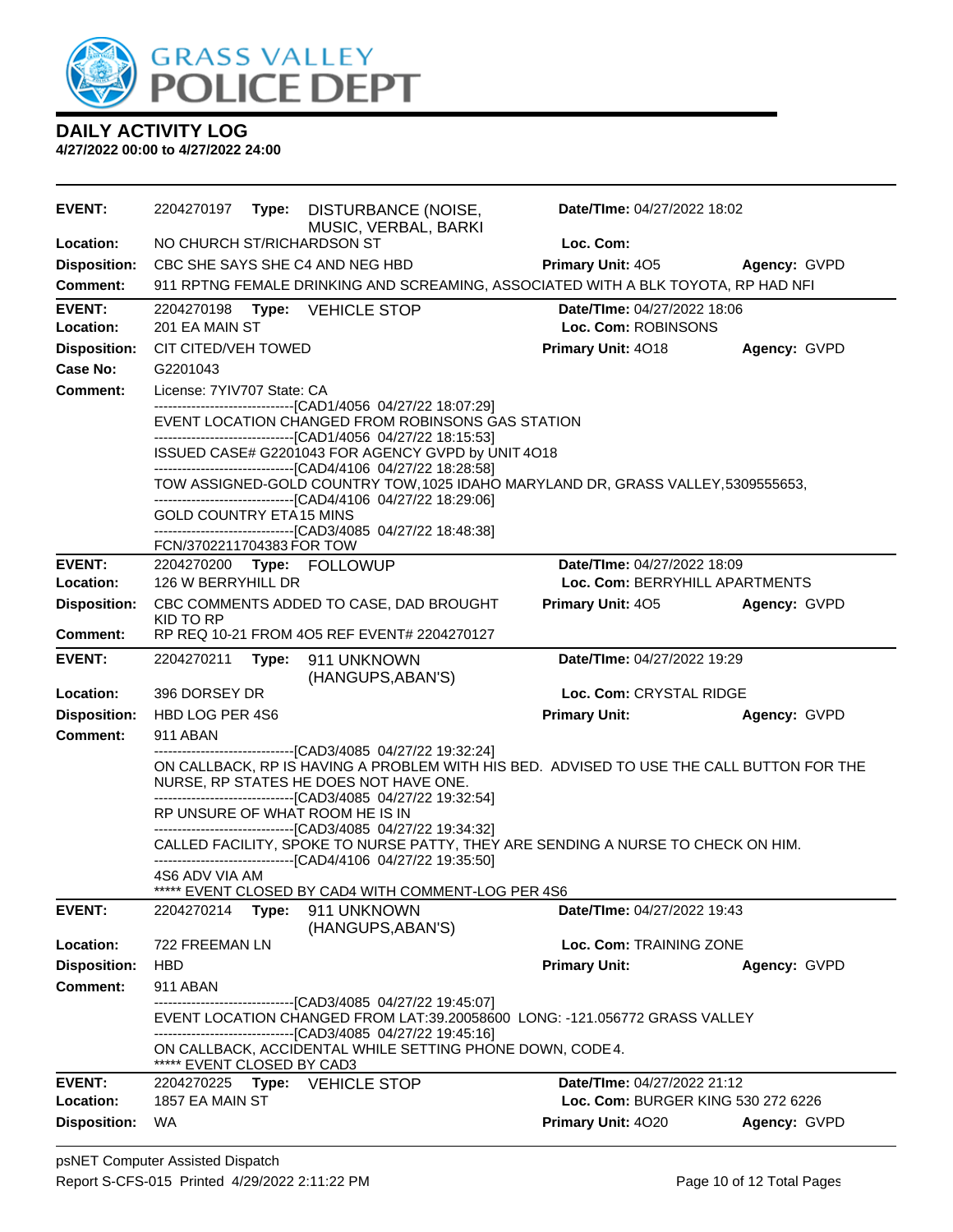

| <b>Comment:</b>     | License:                                                |       | --------------------[CAD4/4106_04/27/22 21:13:04]                                                                                                                                                                                                                                                                                            |                                  |                     |  |
|---------------------|---------------------------------------------------------|-------|----------------------------------------------------------------------------------------------------------------------------------------------------------------------------------------------------------------------------------------------------------------------------------------------------------------------------------------------|----------------------------------|---------------------|--|
|                     |                                                         |       | EVENT LOCATION CHANGED FROM BURGER KING PARKING LOT                                                                                                                                                                                                                                                                                          |                                  |                     |  |
| <b>EVENT:</b>       | 2204270228                                              | Type: | DISTURBANCE (NOISE,<br>MUSIC, VERBAL, BARKI                                                                                                                                                                                                                                                                                                  | Date/TIme: 04/27/2022 21:34      |                     |  |
| Location:           | 660 MINNIE ST                                           |       |                                                                                                                                                                                                                                                                                                                                              | Loc. Com: CONDON PARK SKATE PARK |                     |  |
| <b>Disposition:</b> |                                                         |       |                                                                                                                                                                                                                                                                                                                                              | Primary Unit: 4020               | Agency: GVPD        |  |
| <b>Comment:</b>     |                                                         |       | 911 REPORTING HEARD ONLY 415 FROM SKATE PARK. PER RP, EARLIER THERE WAS A UNCLOTHED XRAY<br>WALKING AROUND, BUT NOW RP IS JUST HEARING YELLING AND SCREAMING.<br>-------------------------------[CAD3/4085 04/27/22 21:37:21]                                                                                                                |                                  |                     |  |
|                     |                                                         |       | RP CALLED BACK ON 911, RP STATES SHE LOOKED OUTSIDE SEES APPROX8 PEOPLE<br>--------------------------------[CAD3/4085 04/27/22 21:37:58]<br>UNK DESC, RP JUST SEES FIGURES ACROSS AT THE SKATE PARK.                                                                                                                                         |                                  |                     |  |
| <b>EVENT:</b>       |                                                         |       | 2204270230 Type: ALL OTHERS                                                                                                                                                                                                                                                                                                                  | Date/TIme: 04/27/2022 21:40      |                     |  |
| Location:           | 119 ARDEN CT                                            |       |                                                                                                                                                                                                                                                                                                                                              | Loc. Com:                        |                     |  |
| <b>Disposition:</b> | HBD LOG PER 4020                                        |       |                                                                                                                                                                                                                                                                                                                                              | <b>Primary Unit:</b>             | <b>Agency: GVPD</b> |  |
| <b>Comment:</b>     |                                                         |       | 911 REPORTING THAT SHE IS GOING SELF TRANSPORTING BACK TO THE HOSPITAL, HER HOUSE WILL BE<br>UNSECURED BECAUSE DOOR WAS BROKEN ON EARLIER ON A PREVIOUS CALL FOR SERVICE. RP STATES /<br>FRIEND IS TAKING HER BACK TO CSU, HOUSE WILL BE UNATTENDED AND DOG WILL BE INSIDE.<br>--------------------------------[CAD4/4106 04/27/22 21:42:25] |                                  |                     |  |
|                     | 4020 ADV                                                |       |                                                                                                                                                                                                                                                                                                                                              |                                  |                     |  |
| <b>EVENT:</b>       |                                                         |       | ***** EVENT CLOSED BY CAD4 WITH COMMENT-LOG PER 4O20<br>2204270234 Type: 911 UNKNOWN                                                                                                                                                                                                                                                         | Date/TIme: 04/27/2022 22:07      |                     |  |
|                     |                                                         |       | (HANGUPS, ABAN'S)                                                                                                                                                                                                                                                                                                                            |                                  |                     |  |
| Location:           |                                                         |       | LAT: 39.21920100 LONG: -121.052352                                                                                                                                                                                                                                                                                                           | Loc. Com:                        |                     |  |
| <b>Disposition:</b> | <b>HBD</b>                                              |       |                                                                                                                                                                                                                                                                                                                                              | <b>Primary Unit:</b>             | Agency: GVPD        |  |
| <b>Comment:</b>     | 911 ABANDON                                             |       |                                                                                                                                                                                                                                                                                                                                              |                                  |                     |  |
|                     |                                                         |       | ---------------------------------[CAD1/3753 04/27/22 22:08:19]                                                                                                                                                                                                                                                                               |                                  |                     |  |
|                     | NEG HISTORY WITH NUMBER                                 |       | -------------------------------[CAD1/3753 04/27/22 22:08:41]                                                                                                                                                                                                                                                                                 |                                  |                     |  |
|                     | MESSAGE LEFT ON CALL BACK<br>***** EVENT CLOSED BY CAD4 |       |                                                                                                                                                                                                                                                                                                                                              |                                  |                     |  |
| <b>EVENT:</b>       |                                                         |       | 2204270236 Type: SUBJECT STOP                                                                                                                                                                                                                                                                                                                | Date/TIme: 04/27/2022 22:16      |                     |  |
| Location:           | 126 IDAHO MARYLAND RD                                   |       |                                                                                                                                                                                                                                                                                                                                              | Loc. Com: RIEBES 530 273 4000    |                     |  |
| <b>Disposition:</b> | <b>CBC MOVING ALONG</b>                                 |       |                                                                                                                                                                                                                                                                                                                                              | <b>Primary Unit: 4S6</b>         | Agency: GVPD        |  |
| Comment:            | OW ONE                                                  |       |                                                                                                                                                                                                                                                                                                                                              |                                  |                     |  |
|                     |                                                         |       | EVENT LOCATION CHANGED FROM REIBES                                                                                                                                                                                                                                                                                                           |                                  |                     |  |
| <b>EVENT:</b>       | 2204270238                                              | Type: | SUSPICIOUS CIRCUMSTANCE<br>(VEHICLE, PERSON                                                                                                                                                                                                                                                                                                  | Date/TIme: 04/27/2022 22:26      |                     |  |
| Location:           | DORSEY DR/EA MAIN ST                                    |       |                                                                                                                                                                                                                                                                                                                                              | Loc. Com:                        |                     |  |
| <b>Disposition:</b> |                                                         |       |                                                                                                                                                                                                                                                                                                                                              |                                  |                     |  |
|                     | CBC CTC MADE WITHEMPLOYEE                               |       |                                                                                                                                                                                                                                                                                                                                              |                                  |                     |  |
|                     |                                                         |       |                                                                                                                                                                                                                                                                                                                                              | Primary Unit: 4S6                | Agency: GVPD        |  |
| <b>Comment:</b>     | IN THE CAR LOT                                          |       | --------------------------[CAD4/4106  04/27/22 22:26:22]<br>EVENT LOCATION CHANGED FROM DORSEY DR/ E MAIN ST                                                                                                                                                                                                                                 |                                  |                     |  |
| <b>EVENT:</b>       |                                                         |       | 2204270246    Type: TRESPASS                                                                                                                                                                                                                                                                                                                 | Date/TIme: 04/27/2022 22:53      |                     |  |
| Location:           | 995 GOLDEN GATE TE                                      |       |                                                                                                                                                                                                                                                                                                                                              | Loc. Com: BOB'S DISCOUNT CARPET  |                     |  |
| <b>Disposition:</b> | AST                                                     |       |                                                                                                                                                                                                                                                                                                                                              | Primary Unit: 4011               | Agency: GVPD        |  |